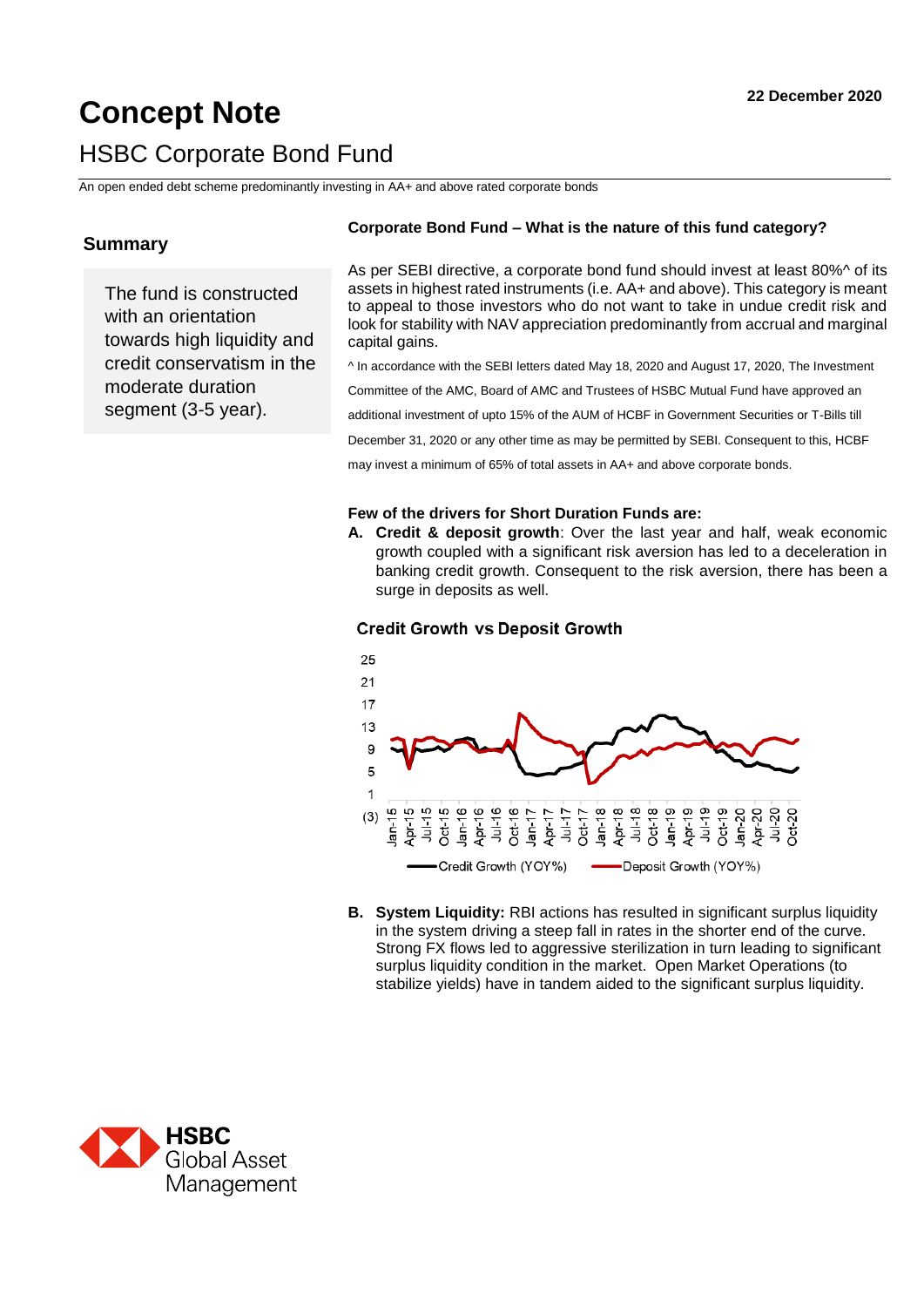

Lower credit offtake/risk aversion coupled with high system liquidity has resulted in chase for high quality assets.

**C. Liquidity driven steepness / spreads between tenors**: The liquidity as well as RBI support has led to significant term spread and steepness in the curve. The divergence between 1 and 3yrear point and between 3 and 5year point are at all-time highs thereby making the medium part (3-5year) of the curve relatively attractive.

**AAA Yield Curve**



| (ln BD)  | <b>Jan 2018</b> | <b>Jan 2019</b> | <b>Jan 2020</b> | <b>Dec 2020</b> |
|----------|-----------------|-----------------|-----------------|-----------------|
| 3y vs 1y | 30              | 25              | 70              | 75              |
| 5y vs 1y | 50              | 30              | 95              | 160             |
| Ov.      | 64              | 35              | 142             | 276             |

#### **D. Relative attractiveness of the corporate curve versus funding cost**



With the funding cost, closer to reverse repo (rather than repo) driven by surplus liquidity, the yields in the money market segment have compressed sharply, raising the relative attractiveness of the medium term segment.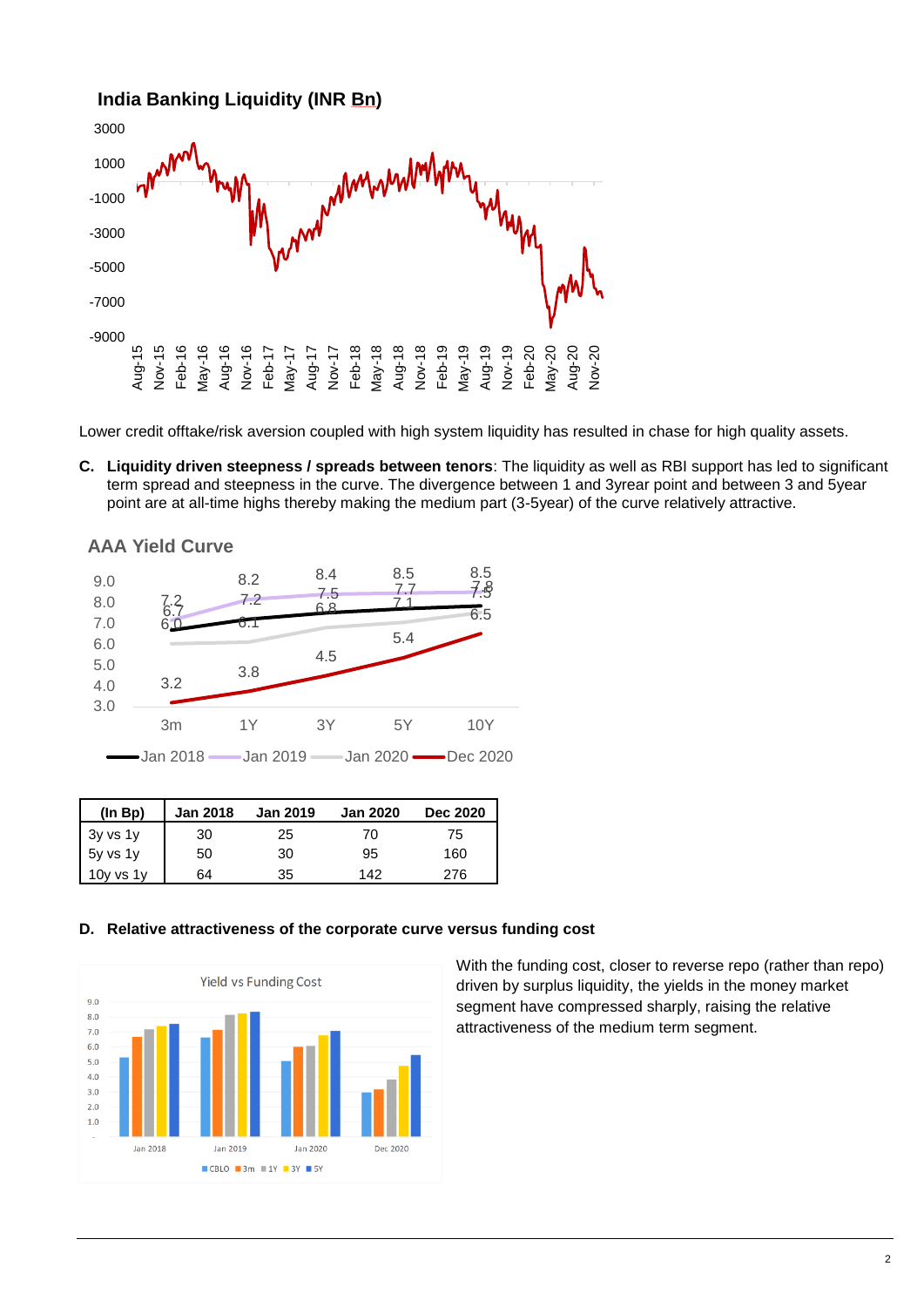**E. Overall Supply of corporate bonds**: With initial round of rate cuts, and pandemic driven uncertainty supported by liquidity, the decline in bond yields have prompted corporates to borrow more to refinance and create a buffer in their balance sheet. With the pandemic related uncertainty easing, corporate borrowing has also slowed down. Also with subdued capex requirement and surplus liquidity condition s banks are more than willing to finance higher rated borrowers, we expect supply to remain muted in the near term. For the remainder of the year, we do not expect to see a seasonal spurt in borrowing towards the end of the year as bulk of the borrowing has already been undertaken. As such the supply curve in the bond space not likely to be very aggressive.



Going forward, fresh borrowing will depend on revival of capex in FY22. Some refinancing needs may also prompt borrowers to tap the market if rates remain conducive.

Overall, given the backdrop of current economic environment the prominent variable driving the corporate bond market continue to remain positive.

| <b>Security Name</b>                     | Per NAV | Rating            | <b>Maturity In Years</b> |
|------------------------------------------|---------|-------------------|--------------------------|
| <b>Corporate Bonds / Debentures</b>      |         |                   |                          |
| 8.10% RURAL ELEC CORP NCD RED 25-06-24   | 3.47%   | <b>CRISIL AAA</b> | 3.57                     |
| 6.39% INDIAN OIL CORP NCD RED 06-03-2025 | 3.34%   | <b>CRISIL AAA</b> | 4.27                     |
| 7.40% RELIANCE INDUS NCD 25-04-2025      | 6.87%   | <b>CRISIL AAA</b> | 4.40                     |
| 6.19% IRFC NCD RED 28-04-2023            | 3.32%   | <b>CRISIL AAA</b> | 2.41                     |
| 7.25% LARSEN & TOUBRO NCD RED 24-04-2023 | 3.39%   | <b>CRISIL AAA</b> | 2.40                     |
| 5.47% NABARD NCD RED 11-04-2025          | 3.21%   | <b>ICRA AAA</b>   | 4.36                     |
| 6.88% NHB LTD NCD RED 21-01-2025         | 6.82%   | <b>CRISIL AAA</b> | 4.15                     |
| 5.85% EXIM BANK NCD RED 12-09-2025       | 3.26%   | <b>CRISIL AAA</b> | 4.79                     |
| 6.50% POWER FIN CORP NCD RED 17-09-2025  | 3.97%   | <b>CRISIL AAA</b> | 4.80                     |
| 6.43% HDFC LTD NCD RED 29-09-2025        | 3.29%   | <b>CRISIL AAA</b> | 4.83                     |
| 7.30% HDB FIN SERV LTD NCD 29-06-2023    | 4.06%   | <b>CRISIL AAA</b> | 2.58                     |
| 6.19% LIC HSG FIN NCD RED 25-11-2024     | 4.59%   | <b>CRISIL AAA</b> | 3.99                     |
| 5.45% NTPC LTD NCD RED 15-10-2025        | 5.80%   | <b>CRISIL AAA</b> | 4.88                     |
| 5.1121% HDB FIN SERV LTD NCD 26-07-2022  | 0.65%   | <b>CRISIL AAA</b> | 1.65                     |
| 5.5% INDIAN OIL CORP NCD 20-10-2025      | 1.29%   | <b>CRISIL AAA</b> | 4.89                     |
| 5.85% REC LTD NCD RED 20-12-2025         | 3.22%   | <b>CRISIL AAA</b> | 5.06                     |
| 5.50% KOTAK MAH PRIME NCD RED 12-10-2023 | 6.49%   | <b>CRISIL AAA</b> | 2.87                     |
|                                          | 67.04%  |                   |                          |
| <b>Government Bonds</b>                  |         |                   |                          |
| 6.18% GOVT OF INDIA RED 04-11-2024       | 6.71%   | SOVEREIGN SOV     | 3.87                     |
|                                          | 6.71%   |                   |                          |
|                                          |         |                   |                          |
| REPO ISSUE DATE 27.11.2020 2.85%         | 5.23%   |                   | 0.00                     |
|                                          | 5.23%   |                   |                          |
| <b>State Development Loans</b>           |         |                   |                          |
| 8.21% Haryana SDL RED 31-03-2026         | 0.70%   | SOVEREIGN SOV     | 5.26                     |
| 8.45% PUNJAB SDL RED 31-03-2024          | 1.41%   | SOVEREIGN SOV     | 3.29                     |
| 8.88% WEST BENGAL SDL RED 24-02-2026     | 0.73%   | SOVEREIGN SOV     | 5.16                     |
| 8.36% MAHARASHTRA SDL RED 27-01-2026     | 3.55%   | SOVEREIGN SOV     | 5.09                     |

## **How does HSBC Corporate Bond Fund's (HCBF) portfolio construct looks like?**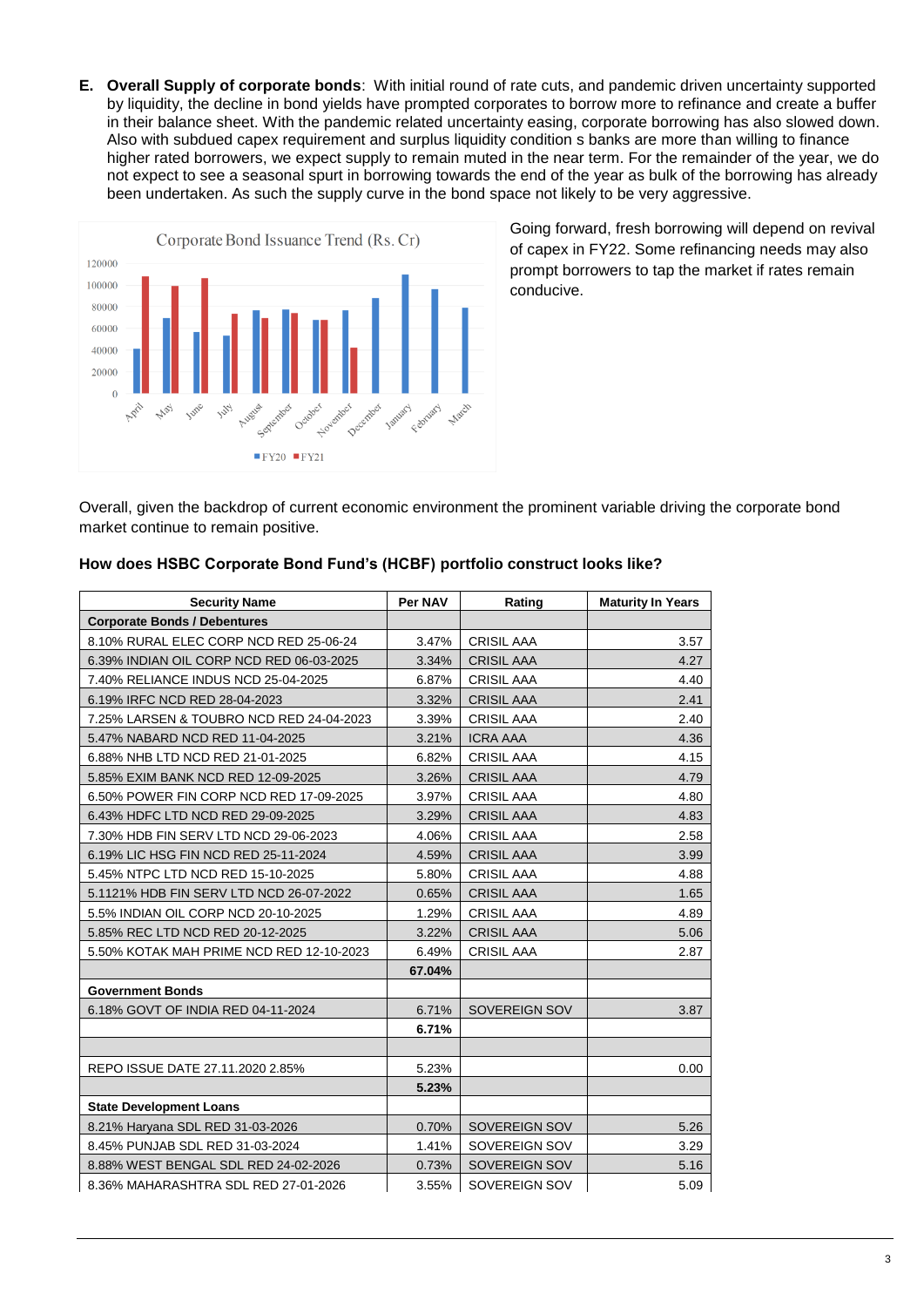| 8.53% UTTAR PRADESH SDL 10-02-2026 | 9.29%   | SOVEREIGN SOV | 5.12 |
|------------------------------------|---------|---------------|------|
|                                    | 15.68%  |               |      |
| <b>TREPS</b>                       |         |               |      |
| TREPS RED 01.12.2020               | 3.39%   |               | 0.00 |
|                                    | 3.39%   |               |      |
|                                    | 98.05%  |               |      |
| Cash & Other Receivables:          | 1.95%   |               |      |
| Total                              | 100.00% |               |      |



Data as on 30 November 2020

## **What are the benefits of investing in HSBS Corporate Bond Fund?**



#### **A. Moderate Duration positioning**

HCBF aims to maintain a duration of 3-5 years in an actively managed strategy. The duration positioning is derived from the following factors:

 The high term premium in the 3-5year space against historical trends makes that part of the curve relatively very attractive. Also the current prevailing ~200bps of spreads between overnight funding cost and the 3-5year segment seems to be adequately compensating for the duration risk in the segment. In terms of spreads, we are at historical highs and we foresee these spreads to normalize over a period of time.

## **B. Strong Asset Quality**

The strategy of HCBF is to maintain a high credit quality. 100% of the investments of the scheme are in Government securities and AAA rated names with bulk of the investment in Government or Government sponsored entities. The objective of such a portfolio construct is predominantly three fold:

- a) Over the last two years, we have witnessed significant volatility in the credit environment spanning several sectors and financial entities. We believe that the credit environment continues to remain fragile as banking credit growth is yet to pick up.
- b) Additionally, spreads between AAA and AA names which may have shed bulk of the COVID related scare, are still far from the pre-IL&FS levels suggest that market sentiment towards credit is very weak.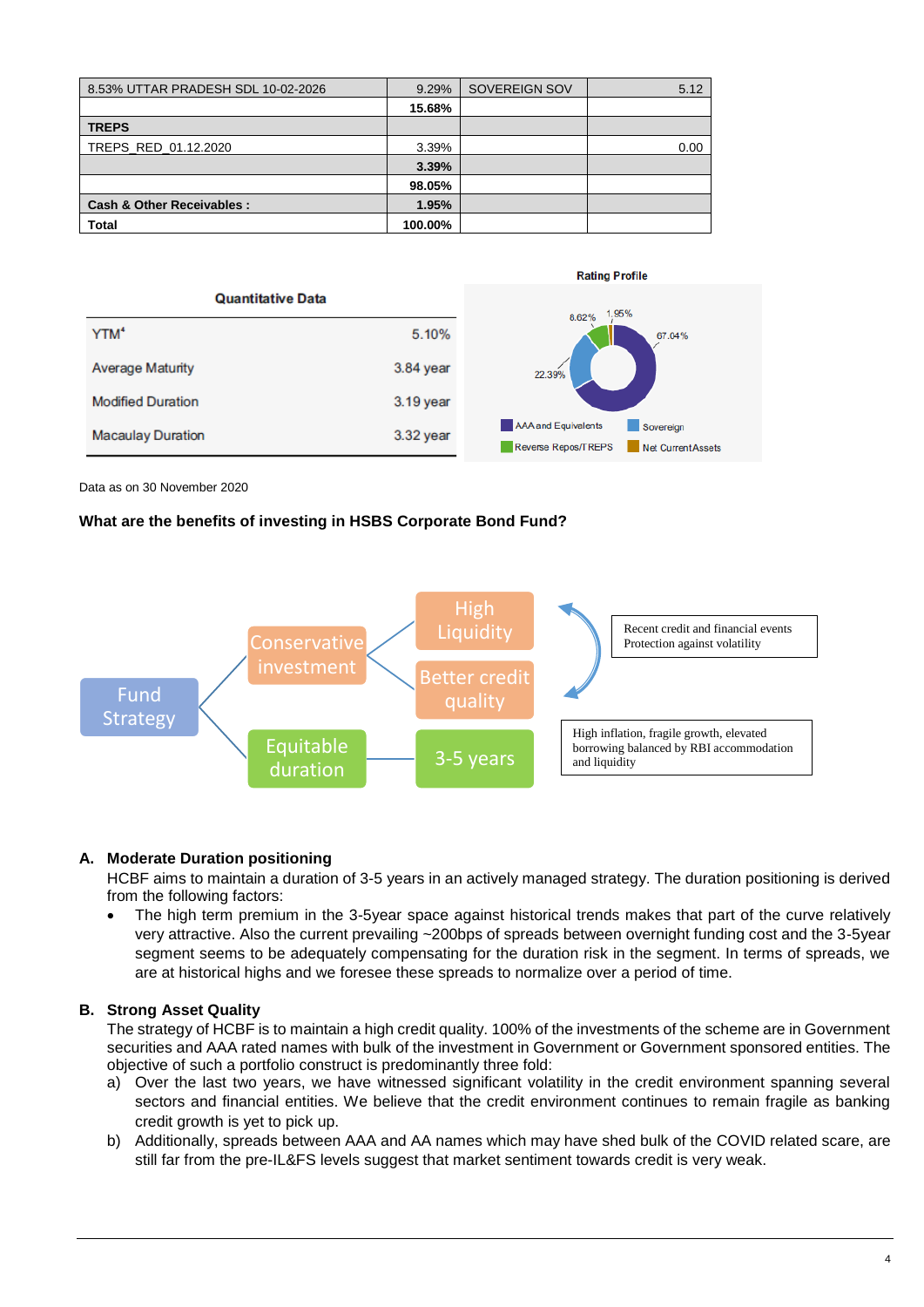c) Recent events have proven that liquidity is paramount in a fund construct. Keeping overall investor interest in mind (to give investors exit options at low impact cost), we believe that high credit profile is important as it lends strong liquidity to the underlying portfolio.

## **C. High Liquidity with exit options at all points in time**

The fund emphasizes on liquidity, and has invested only in Sovereign - and liquid AAA bonds The segment is having the highest degree of liquidity in market.

## **D. Post tax returns**

Compared to traditional fixed income products, HCBF offers attractive post tax returns due to benefit of indexation.

## **What is the Outlook on the market?**

At the current juncture the four key scenarios macro that may play out are as follows:

|               | -Inflation<br>High)-                                                                                                                                                                                                            | $\mathbf{Low}$                                                                                           |
|---------------|---------------------------------------------------------------------------------------------------------------------------------------------------------------------------------------------------------------------------------|----------------------------------------------------------------------------------------------------------|
| Growth<br>Low | <b>RBI</b> can remain accommodative but<br>no scope for rate actions $-$ RBI (at<br>best) will use unconventional<br>measures to keep rates from going<br>up as fiscal pressures will be very<br>high; curve will be very steep | RBI can stay accomodative and cut<br>rates, but fiscal pressures will keep<br>rates elevated/range bound |
|               | <b>RBI</b> can reverse its accomodative<br>stance; borrowing may not go<br>down meaningfully --> rates will<br>go up                                                                                                            | <b>RBI</b> can cut rates and remain<br>accomodative to support growth;<br>rates can go down              |

With credit environment remaining uncertain, we would endeavor to maintain the current credit and duration profile over the medium term.

In summary, Corporate Bond Fund provides a degree of stability with significantly low degree of volatility versus Long duration products and has the potential to offer a better risk-adjusted post-tax return with a quality portfolio. It is suitable for investors with an investment horizon of ~1-3 years,

## **Summary of Investment Thesis:**

The fund is constructed with an orientation towards high liquidity and credit conservatism in the moderate duration segment (3-5 year). Alpha generation is directed from curve movements and G-sec vs corporate play rather than credit. We believe that current market environment is not opportune to play the credit strategy as it may be fraught with volatility in the near to medium term.